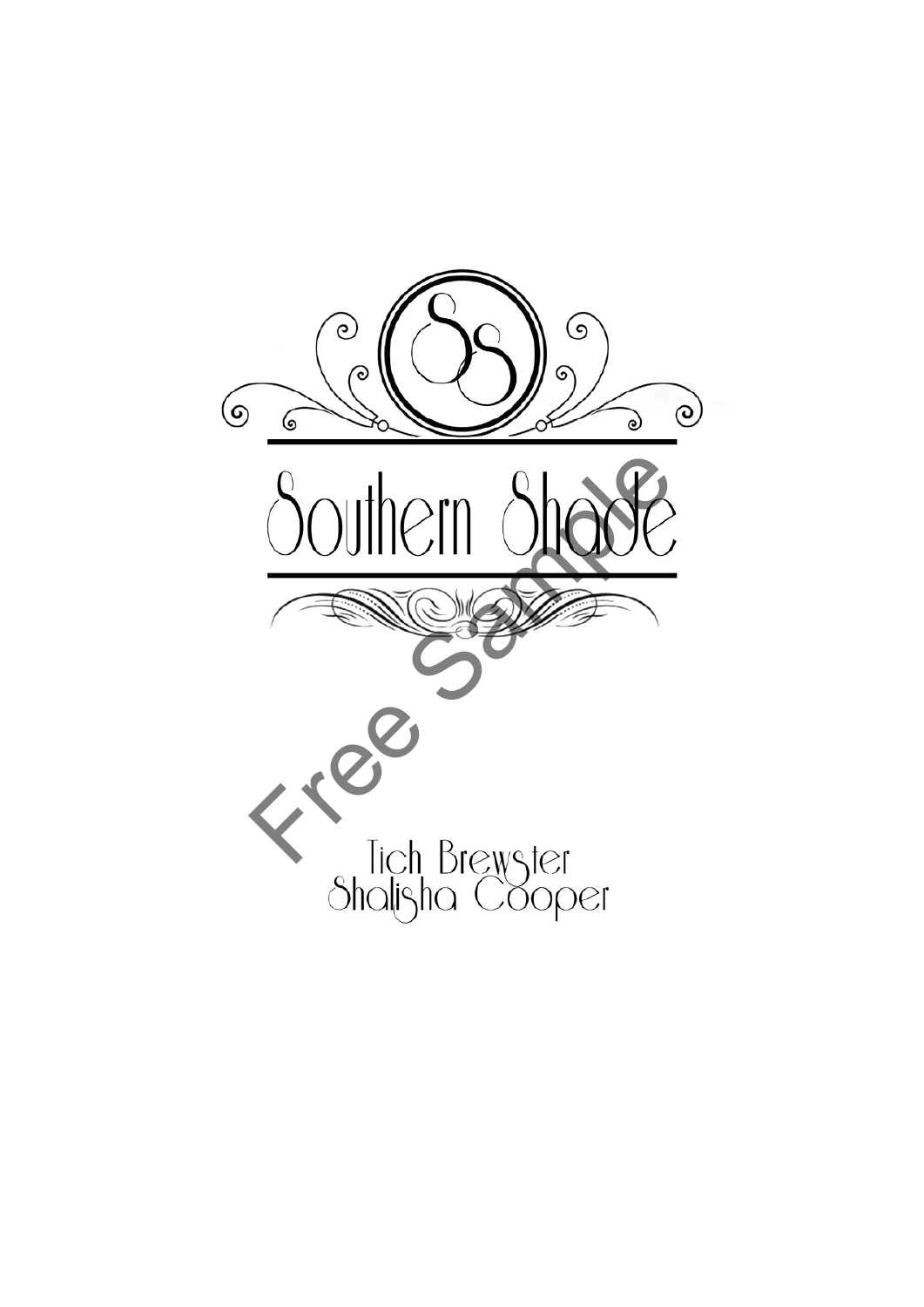

Tich Brewster<br>Shalisha Cooper

This is a work of fiction. Names, characters, places, and incidents are products of the author's imagination or are used fictitiously and are not to be construed as real. Any resemblance to actual events, locations, organizations, or persons, living or dead, is entirely coincidental.



**World Castle Publishing, LLC** 

Pensacola, Florida Copyright  $\odot$  Tich Brewster & Shalisha Cooper 2018 Hardback ISBN: 9781629898964 Paperback ISBN: 9781629898971 eBook ISBN: 9781629898988 First Edition World Castle Publishing, LLC, March 26, 2018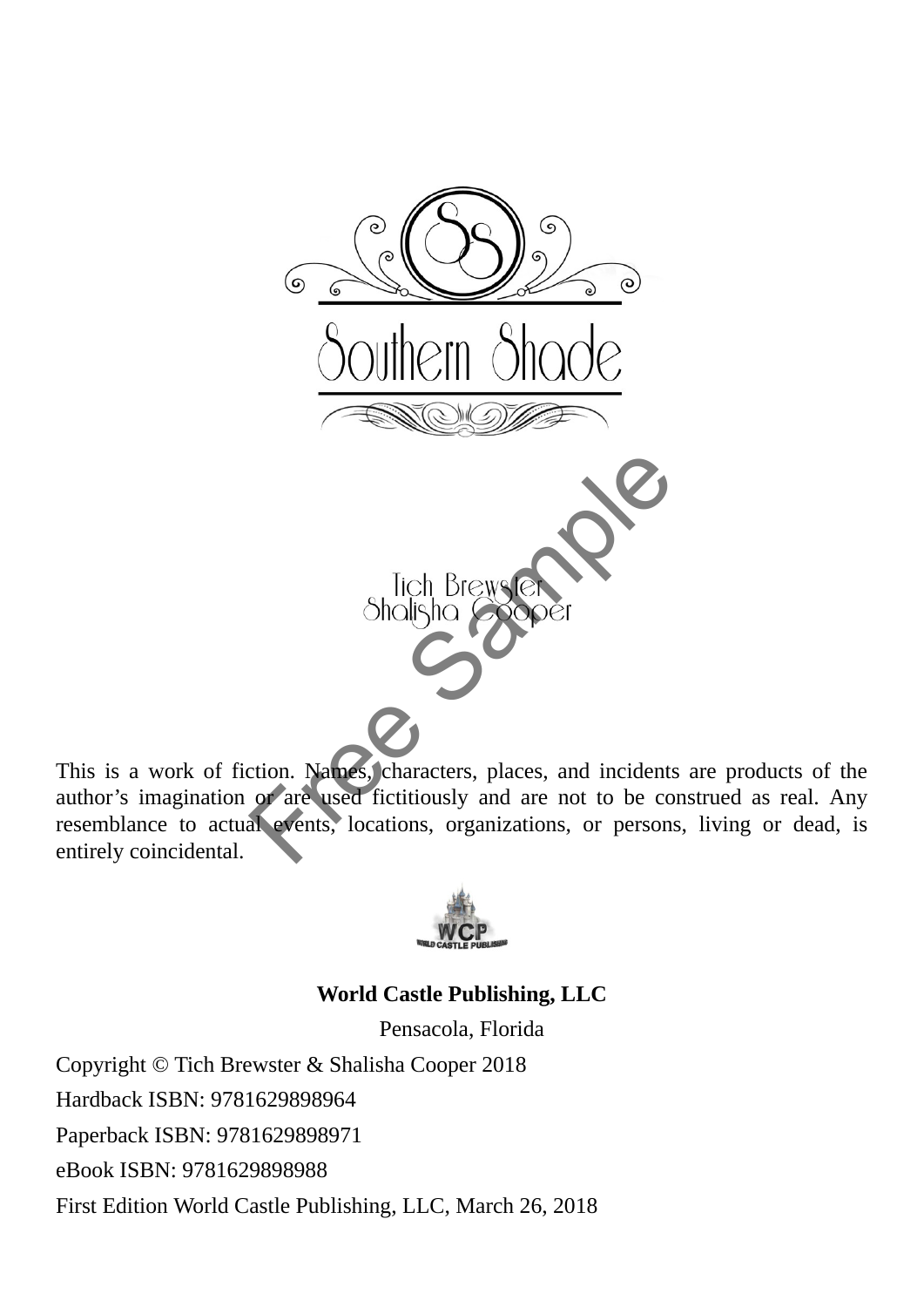#### <http://www.worldcastlepublishing.com>

#### **Licensing Notes**

All rights reserved. No part of this book may be used or reproduced in any manner whatsoever without written permission, except in the case of brief quotations embodied in articles and reviews.

Cover: Karen Fuller

Editor: Maxine Bringenberg

### Preface

#### *Caleb*

Life and death. Those two words mean very little to an immortal. With the gift of eternal life, we don't dwell on such things. Death passes us by every minute of the day, taking mortals to their eternal resting place, while it is nothing more than an afterthought for those of us gifted with immortality.

I'd never given it much thought until now. Death never had a reason to be on my radar, but as I stare into her eyes, those honey-brown eyes of a killer, I now know the fear that death brings. The universe has finally decided to show up and flip my world upside down. Now my heart is pounding, threatening to burst forth out of my chest. I beg death to leave, to run for the hills and let us be.

#### Will she?

Recognition shines in her eyes, and for an instant I think she might. I believe she will have mercy on me and flee without claiming the life of the innocent...of the one I love. Then the storm rages overhead and I know that she won't. She's come to collect regardless of whether it's right or wrong.

Suddenly, the very thing that I cared nothing for becomes the very thing that terrifies me.

### **Chapter One**

#### *Desiree*

"Come on, Des."

Her constant whining, begging me to go out and join her for a night on the town, grates on my nerves like nails on a chalkboard. I keep my eyes on the patient chart I hold in front of me; it's hard for me to focus when she won't shut her mouth for more than half a second. She's insistent, and I wish she would just go away and bug some other poor soul.

Feeling her hovering over me, not willing to walk away without hearing my answer, I sigh. I can hear her intake of breath as she prepares to say something, most likely to continue her begging. Before she can utter a word, I speak. "No." It's clear and to the point.

But, of course, she can't just walk away. Nope. She just has to keep begging, like every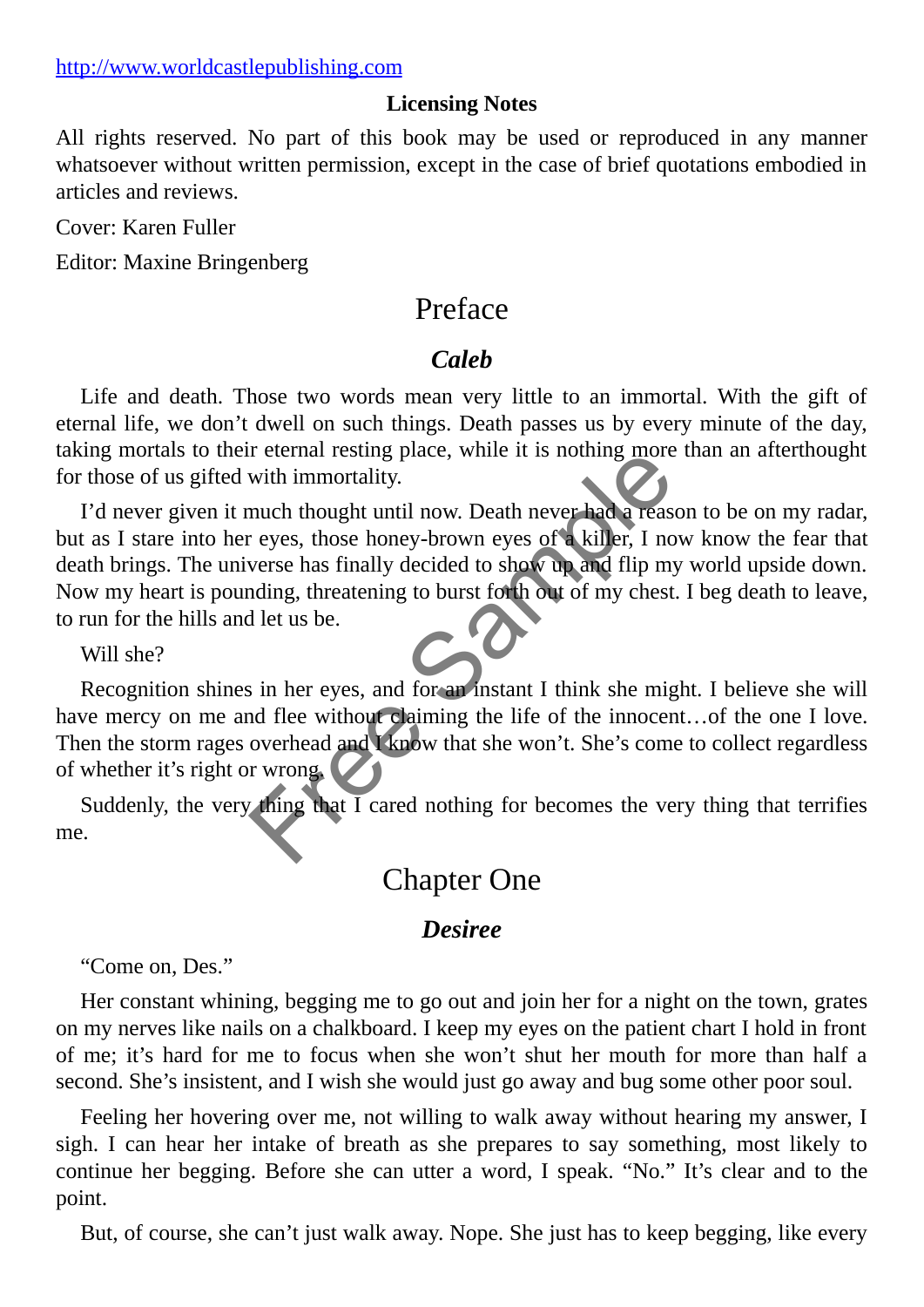other Friday. "Des, please come. If you hate it, I'll never ask you to join me. Never, ever again." If I had a penny for every time I'd heard those words from her lips, I'd be a millionaire.

Pulling the ink pen from my teeth, I finish logging the patient's progress and turn away from my nagging friend. A big puff of air leaves her lips, and I imagine her with her hands on her hips as she spins around to follow me. I lean over the counter that is the nurse's station and slip the chart into an empty slot on the rack.

She lets out several long slow breaths, and I know she is trying to think of a way to convince me to go out and party with her. One would think that after years of failed attempts, she would find a new buddy to pester. Turning to face her, I lean my hip on the counter. Looking her in the eyes, I tell her what I've told her every week for as long as we have worked here. "Look, Tracy, you know that I have zero desire to go clubbing with you. It's just not my thing."

With her hand on her hip, she purses those lips of hers. "Have you even gone to a club, like ever?"

This woman has known me since childhood—I don't know why she even bothers to ask. "No, and I don't have any desire to. Besides, I have a house to clean and a cat to feed." If only I had the ability to freeze time long enough to get out of there without having to endure any more pressure. Every weekend—I listened to her constant whining *every* weekend.

"The house can wait. As for the cat, feed her when you go home to change clothes." Tracy's lips thrust out in a pout, giving me the most pathetic puppy face I have ever been subjected to.

Shaking my head, I push myself off the counter and walk away. I'm a sucker for the puppy face, and she knows it. I need to leave before I lose my mind and cave in. Reminding myself that I have a date with my television tonight to catch up on this week's daytime soaps, I respond with, "Thanks, but no thanks."

The smell of disinfectants assaults my nose as I walk down the hall. A meal cart is against one wall and two mobile blood pressure machines are against the other. Constant beeping seeps out from under a door to my left.

Coming to a stop, I peek in the last room on this hall. This patient had been admitted early this morning with heart failure. Heart failure. The poor girl is only ten years old how can her heart be failing her? My heart aches for this innocent little girl. Why do children have to suffer from terminal illness? I just don't get it. Why couldn't this have happened to a serial killer instead of her? Life is so cruel.

She is sitting in bed, the covers up to her chin, and she's watching a cartoon on television. I knock on the door so I don't startle her. "Hey, sweetie, I just wanted to say goodnight before I left. I won't be back for a couple of days, but I'll see you then."

Avery's eyes are sad but she gives me her best smile. "Okay." Her voice is thick, most likely from a recent cry. She looks down at the bright green frog tucked securely in her hand. "Thank you for my frog. I named him Tulip." She hugs the stuffed animal to her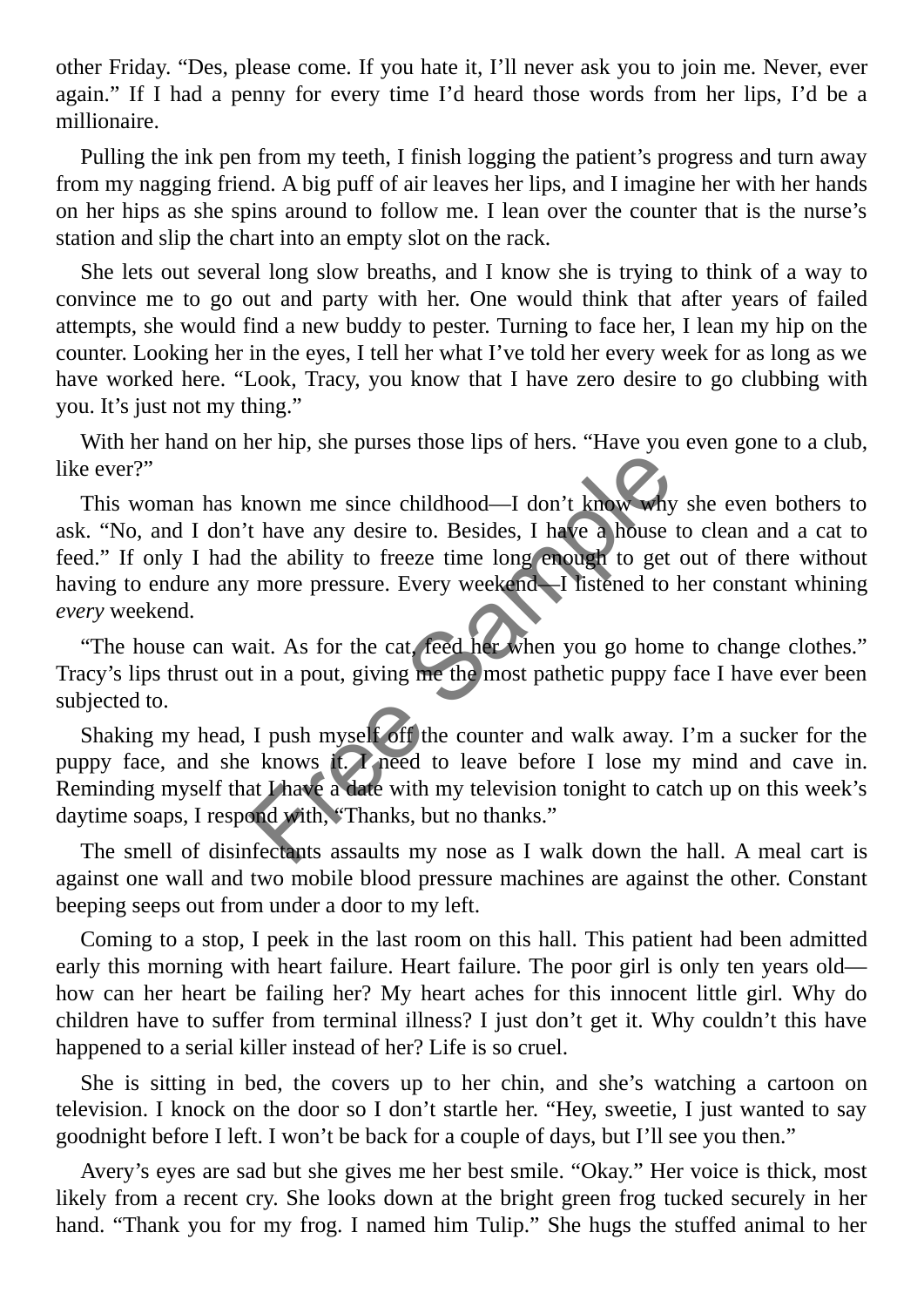chest, kissing it on the top of its head.

Seeing her cling to that stuffed animal makes me glad I took the time to buy it for her. "You're very welcome."

Avery's mother blinks her eyes open, having been woken up by our little chat. The woman has dark circles under her eyes, a sad testimonial of her sleeplessness and worry. I wave to her and she acknowledges me with a weak smile. Backing out of the room, I close the door and continue my journey toward the only exit on this side of the floor.

I follow the curve of the hall and continue to the elevators that are at the end of this hallway. I'm almost home free. "Des, you're twenty-four years old and you're living like a lonely sixty-five-year-old woman." Tracy had been so quiet that I assumed she had given up and left. Nope, just my luck. "Come on, it's time to live a little." When I don't respond, she sighs. "At least for tonight. Please?"

I press the elevator button, ignoring her in hopes that she'll take the hint and leave me alone. One could only hope. When the doors open Tracy follows me inside. This girl is my best friend. She's supposed to be the one protecting me from peer pressure, not the one doing the pressuring. I blow out a breath, feeling defeated. "Okay, fine." I roll my eyes upon seeing her giddy smile. "I'll go with you tonight, but you have to promise me that I will never hear you beg me to do this, ever again."

"Done." Clapping her hands like a child, her goofy smile spreads even wider. She has finally broken my will, and the little she-devil is proud of herself. "I'll stop by in an hour, be showered and dressed to impress."

*Oh* jeez, it's going to be one of those nights. I can't help it; my eyes roll of their own accord. I cannot believe the mess I've just gotten myself into. The last time I went out with the girls was back when we were still in high school. Now that I am a full-time nurse, my daily schedule consists of working, cleaning house, caring for my cat, and in my spare time I like to kick back with my medical journals. I am far too busy to have any interest in partying.

On the other hand, she is right. I don't have a life. Not an exciting one anyway. I will probably grow old and die all alone. How pathetic is that?

The ding signals that the elevator has arrived at the ground level. As soon as the doors open a pair of shiny black cowboy boots enter. I look up, curious as to who the owner of those expensive boots is. Long legs in tight Wranglers, muscles bulging under that white T-shirt, and those hazel eyes stir butterflies in my belly. *Oh, my word, I've just met the man of my dreams*.

When our eyes meet, his mouth turns up in a lopsided grin that causes my heart to beat wildly. As if he can hear the commotion in my chest, his smile widens and his eyes twinkle with amusement. I open my mouth to say *hi* but my voice escapes me. He chuckles at my predicament and tips his cowboy hat with a wink.

A shove on my shoulder brings me out of my thoughts. "Come on." Tracy nudges me again and I move my feet, hating myself for acting like a love-struck idiot. Turning away from the most handsome man alive, I head toward the parking garage. Tracy is following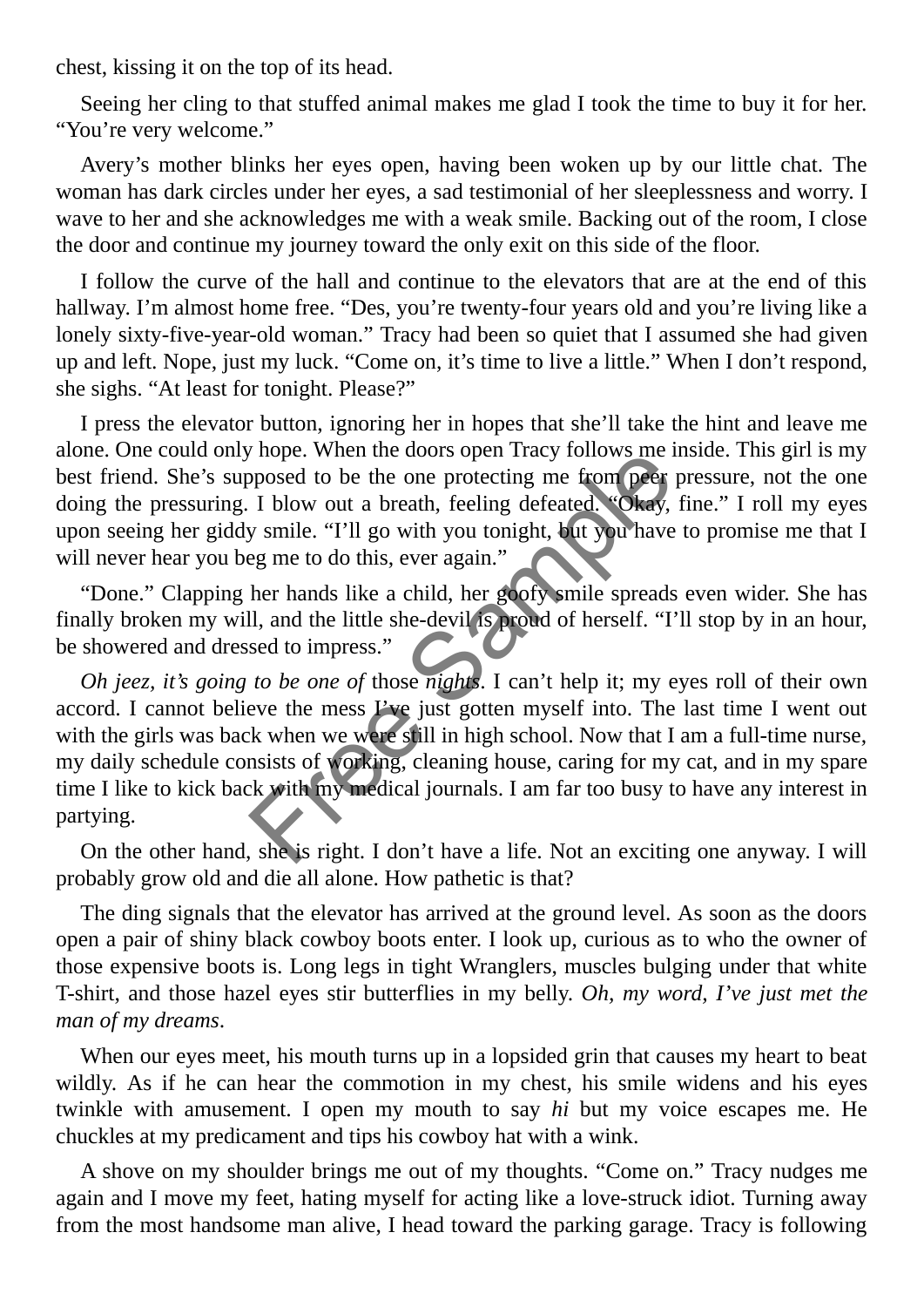closely behind me, her footsteps echoing loudly in the quiet.

I unlock my car door and finally look up at her. She has the goofiest grin on her face. No doubt it's from the fact that after all this time she finally got me to cave in and join her night of madness. As much as I want to change my mind, there is no backing out now. I'm locked into this stupid agreement. "So...I'll see you around eight o'clock?"

If Tracy's smile grows any wider, her face will split in two. "Yes. Be ready," she orders before spinning on her heel and heading toward her own car.

I wave as I drive past her black Jeep. Enthusiastically, she waves back and follows me out of the parking garage. Stopping to check for traffic before pulling out onto the road, I glance at my rearview mirror and can see her head bobbing to the beat of whatever song she's listening to.

As I turn onto Farrall Street a wave of panic hits me. I grip the steering wheel so tightly my knuckles turn white. "I don't have anything to wear," I say into the emptiness surrounding me. *What on earth will I wear tonight?* My closet consists of scrubs, a handful of worn-out T-shirts, and a couple of pairs of faded blue jeans.

Glancing out the window, the movie theater comes into view and the shock of how far I've driven brings a gasp out of me. Thank God for autopilot, because I don't remember driving this far. The blinking lights of the movie theater taunt me with the promise of refuge.

Biting my bottom lip, I contemplate pulling in. If I were to see a movie, then I could easily avoid this soon-to-be disastrous night. It would be perfect, and she would never *think* to look for me here. A smile starts to spread on my face at the thought of escaping this hell. All I'd have to do would be shut off my phone, and she wouldn't have the ability to track my location.

My foot slowly presses on the brake and my hand prepares to signal my turn. Right before I press the lever, I speed up and continue my journey home. This isn't me. I don't avoid people, especially my friends. What I need to do is buck up and own this mess. Who knows, I may enjoy myself and remember what it's like to let loose and live a little.

## **Chapter Two**

### *Caleb*

Those perfect brown orbs pierce me to the very depths of my soul. Who is this woman? Her eyes venture from my feet up to my face, paying extra attention to my hips and abs. The way her nostrils flare when she appraises my body brings a lopsided grin to my face. Her eyes zero in on my lips and I can hear her heartbeat accelerate. I hope she likes what she sees, because I sure as hell love what I see.

The hospital scrubs she is wearing hide every curve of her body, but that doesn't stop me from assessing what lies underneath. Though her hair is tied on top of her head in a messy bun and her face is devoid of all make-up, this woman standing before me is the prettiest I've ever seen.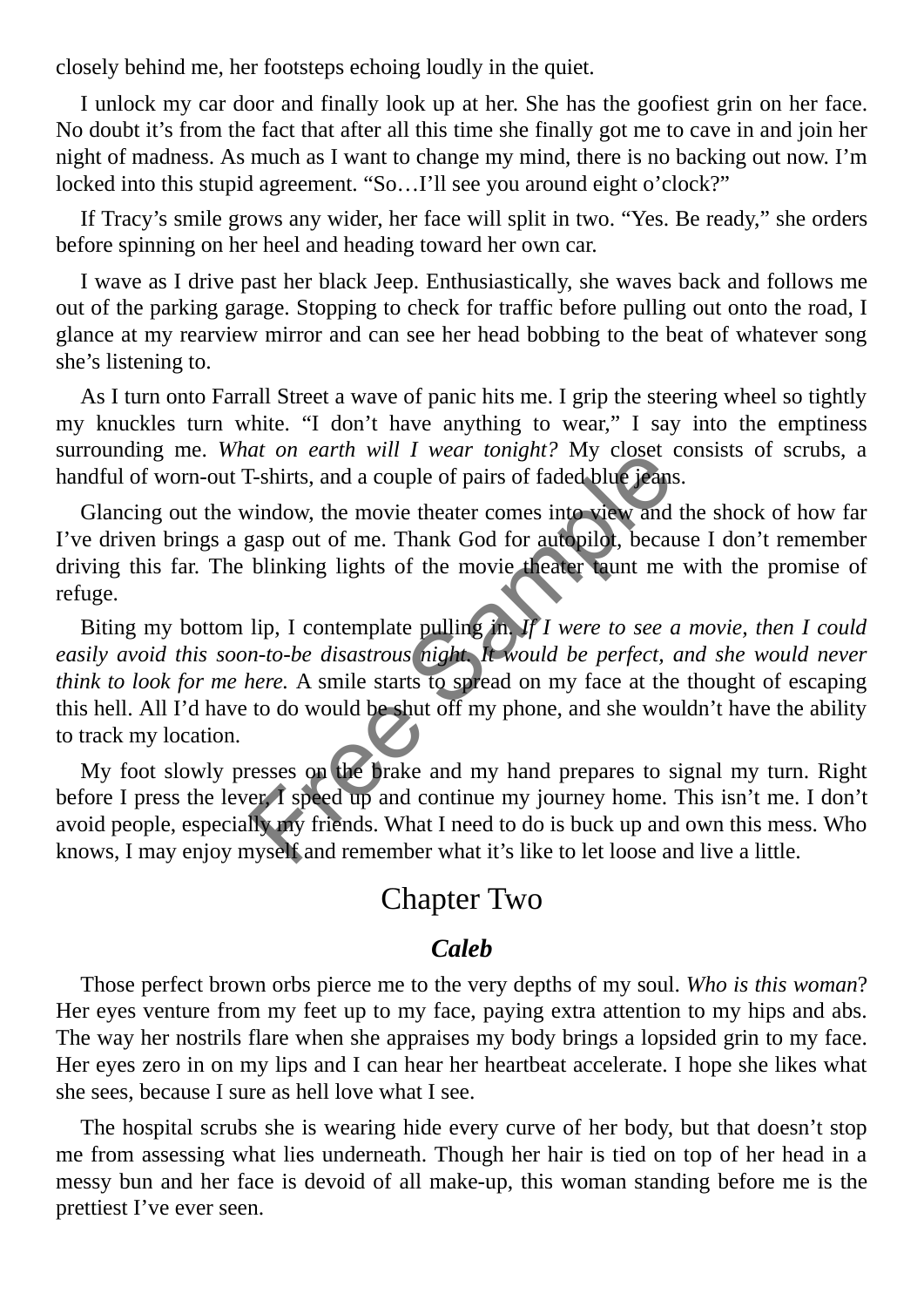She opens her mouth; it looks as though she's going to say *hi*, but no words leave those beautiful lips of hers. I can't stop the chuckle that leaves my lips when I hear her thoughts about the way my Wranglers hug my hips. In response she intakes a breath, afraid of what I think of her. To ease her fears, I tip my hat and wink at her.

The redhead gives her a nudge on the shoulder. "Come on." Another nudge on the shoulder and her eyes finally leave mine as she stumbles out of the elevator. I don't want her to go, but now is not the time to strike up a conversation with my little siren. She looks as though she's had a long day, and I have business to attend to. At least I know where I can find her—she's obviously employed here.

The steel doors close and I take my cell phone out of my back pocket. Opening the text app, I send a message to the doctor in charge of the critical patients. On my way up.

Before I can hit the button for the third floor, my cell phone beeps with an incoming message. *Heading to my office now*.

Shutting off the phone, I shove it back into my pocket. My thoughts immediately wonder to my dark-haired beauty with the chocolate brown eyes. I'm in this hospital once a month. I can't believe I've never seen her before. Of course, I usually make my appointments for late in the evening. Tonight is an exception, because I must be at the club early to go over the inventory.

When the doors open, I step into the hall. Antiseptic air hits my nostrils, and I automatically wrinkle my nose in disgust. The scent is too strong for my sensitive nostrils. Children talking and laughing can be heard from every door I pass. I can't imagine being a parent and having to watch my child suffer from a terminal illness. Which is exactly why I come here every month.

Passing the patient rooms, I turn right. Dr. Hebert's office is the second door on the left. Lifting my hand, I knock on his door. "Come in," he yells, and I push the door open. Dr. Hebert is leaning a hip on his desk, arms crossed. "Caleb."

I close the door behind me. "Dr. Hebert." Laying on his desk is a needle and blood collection tubes. This is a routine for us. Once a month I come in to donate my vampire blood, and Dr. Hebert uses it to cure the children who are most critical. Vampire blood restores the human body to its perfect state, without turning the person into an immortal being.

Rolling up my sleeve, I take a seat. Dr. Hebert ties a tourniquet around my upper arm, then tears the wrapper from an alcohol wipe. Using his forefinger, he locates my vein. Wiping it clean, he positions the needle, bevel up, and slides it through the thin layer of skin and into the vein. Red liquid floods the tube, and once it's full, he switches it for a new one.

Ten tubes. That is what I donate every month. Very little blood is needed to restore the body, so ten usually lasts four weeks. Releasing the tourniquet, Dr. Hebert removes the needle and disposes of it in a red sharps container.

"Thank you, Mr. Shade. I have a patient in immediate need of this. Young Avery is dying of heart failure."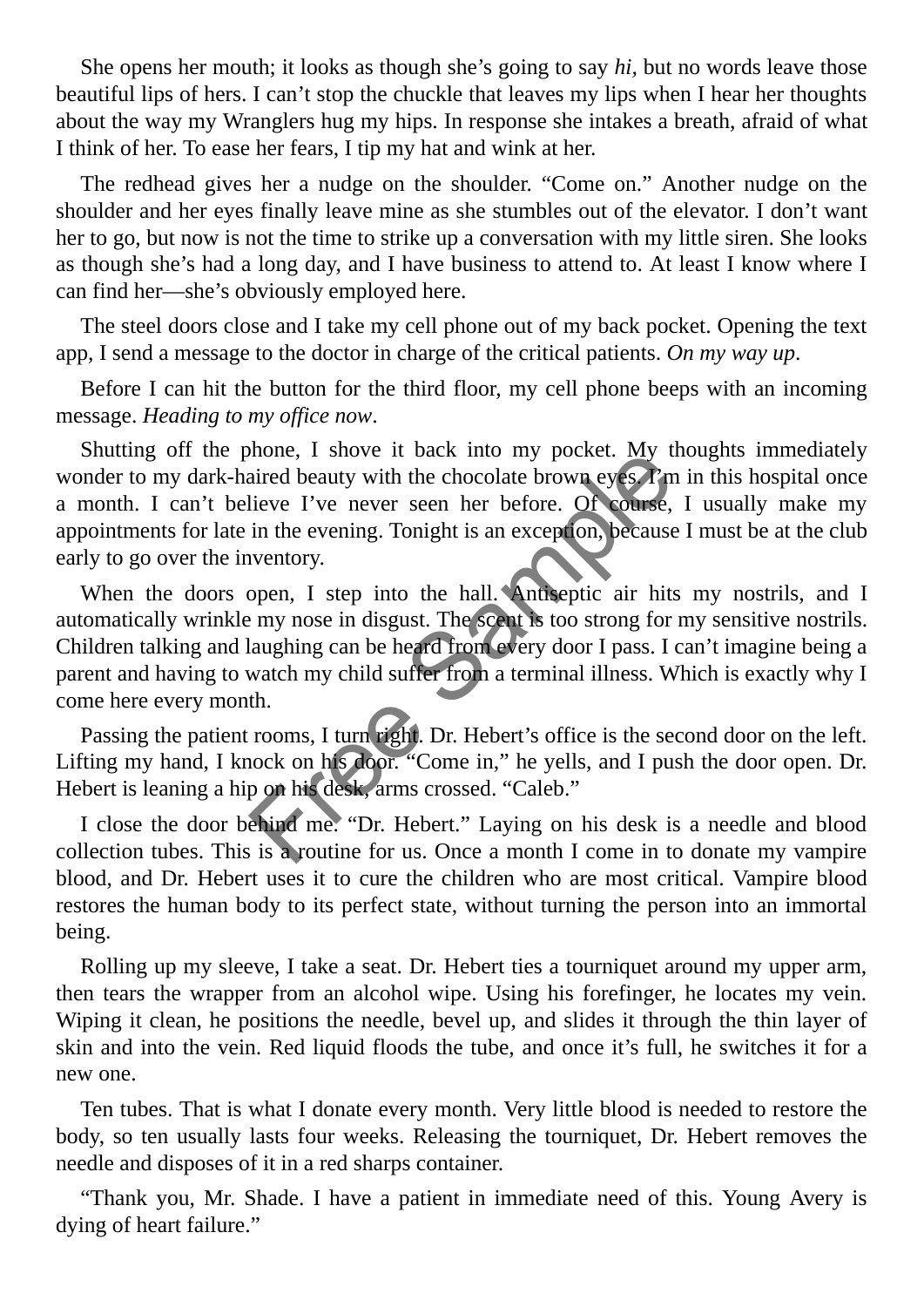Heart failure at such a young age. *Have mercy*. At least now she can recover and live a normal life. "I'm glad I can help. You have my number. If you need me before our scheduled meeting, don't hesitate to call."

The doctor shakes my hand, thanking me again. Really, there is no need to thank me. No child should have to live with the torment these kids are living with. I'm happy to give my healing blood to these unfortunate and innocent children.

\*\*\*

The thumping music is deafening, even out here in the parking lot. People are filing into the building, and I survey the crowd looking for a lonely woman desperate for company. After donating blood, I'm starving. Phil is bustling around, pouring drinks for several customers. Spying me, he mouths, "Wine?"

"Yes." Phil has been with us for a while. He knows I'm immortal; he also knows that today is my donation day and I'll be needing blood to regain my strength. One glass of blood will not be enough to sate my hunger. I'll need a warm body and fresh blood to curb my appetite.

I take a seat on a barstool while I wait for Phil to fill my drink. My focus is on the napkin in front of me with the Club Infinity logo. When her long fingernails trail up my arm, I smile in triumph. I no longer need to go hunt for that lonely woman to sneak off into a dark corner with. She has found me.

Phil sets my wine glass down on the napkin. His eyes travel to the woman next to me, the one running her black nails along my arm. Before he can ask her what she will be drinking, I drag her off to the dance floor. I don't have the patience to listen to her life story while she slowly sips whatever concoction tickles her fancy.

Instead I take her to the dance floor, where we'll dance for a bit while I drink my glass of blood, then I'll drag her toward the back hallway and drink from her until I satisfy my appetite.

## **Chapter Three**

#### *Desiree*

Freshly showered, I stand at my closet with a towel wrapped around my hair and stare at what little I have hanging on the rod, which is nothing suitable. "I have nothing to wear." Sure, there is a worn-out shirt with a little red cross on it that I got three years ago, after I donated blood. There is also a solid white T-shirt and a red sweater that I bought last year for the hospital's Christmas party.

The sweater is virtually new since I only wore it for the one event. I free it from the hanger and grab my best pair of jeans, worn thin with a small hole in the back pocket. This is not the ideal outfit for tonight, but it's the best I have. The world will just have to deal with it.

Just as I begin pulling the sweater over my head the doorbell rings. *What? Am I running behind?* I glance at the clock. Nope, I'm not behind schedule, she is thirty minutes early.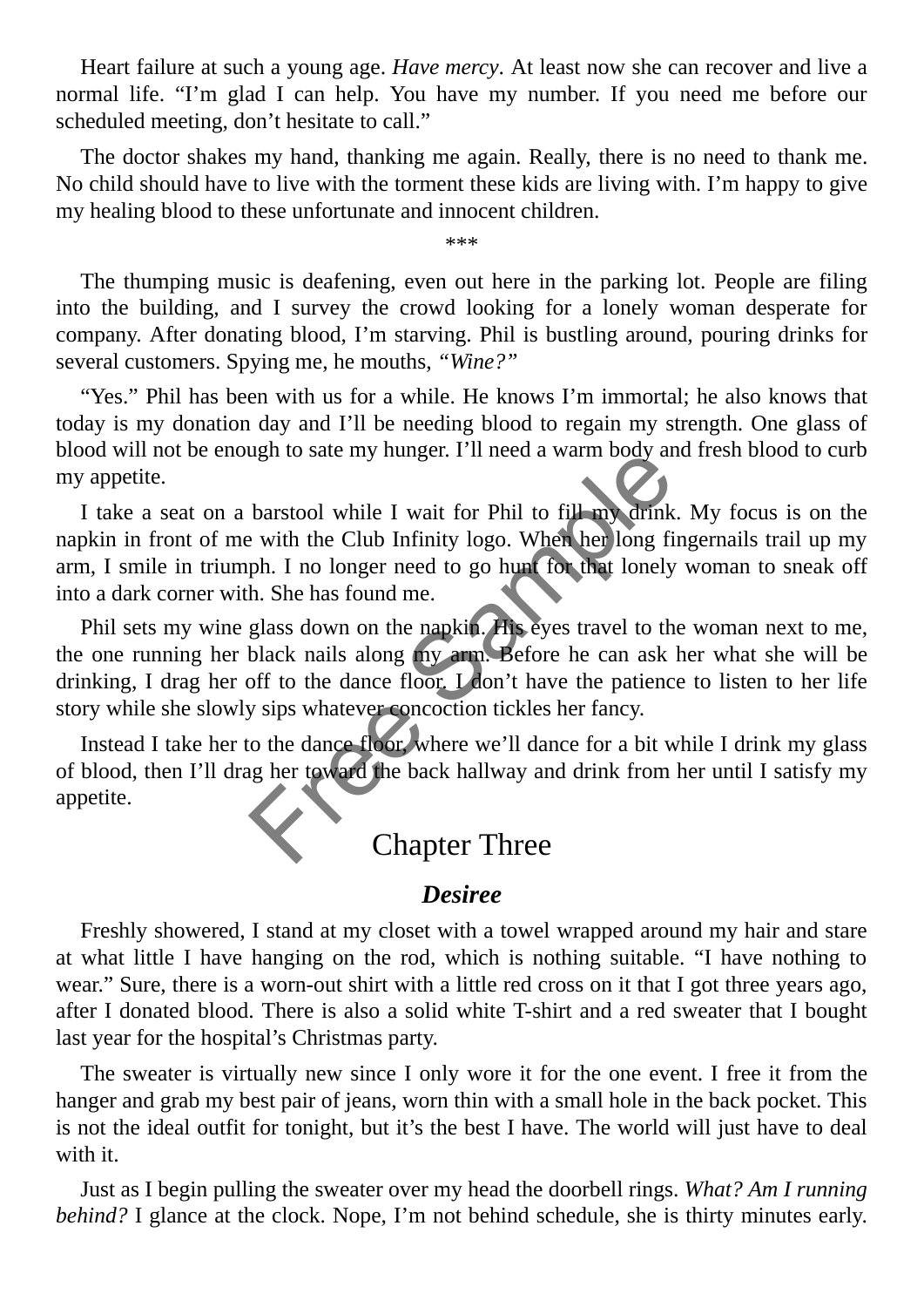"I'm coming," I yell. Smoothing the fabric down my waist, I race down the hallway to answer the door.

"Oh, my word," Tracy shrieks. "You are not wearing that." She gestures to my outfit.

I look down at myself. Okay, so I'm not dressed in a revealing dress with hooker heels, but I don't look like the bride of Frankenstein either. "What's wrong with my clothes?"

She steps over the threshold with a humph, kicking the door shut behind her. "This sweater is like something from the eighties. Where'd you get it, from your grandma?" Sticking her finger in her mouth, she fake gags.

Ouch. I can't believe that my best friend would dare insult me in my own home.

"Here." She hands me a plastic bag. "I came prepared."

I glance down at the name printed on the black plastic. Vanti. "You bought me clothes?" Vanti is a designer store in the mall. A store *way* out of my price range.

"Well, I didn't figure you'd have anything appropriate for the club, so I stopped and grabbed you a little somethin' somethin'."

Yes, Tracy is my best friend, and it makes sense that she would want to buy me a gift, but this? This is so out of my league.

Snapping her fingers in my face to gain my attention, she makes a shooing motion. "Hurry up and quit wastin' time."

Unlike Tracy, I didn't come from money, so most of my paycheck goes toward school loans. This is the first time that I've held designer clothing of my own. My only other experience with expensive clothing was what I borrowed from Tracy when we were growing up. Excitement runs through my veins, and I find myself bursting at the seams to try them on.

Running down the hall, I rush to strip out of my clothes and into the new ones. I'm in such a hurry that I don't bother closing the door behind me. I just want to slip into these fabulous items. If Tracy happens to peek inside, oh well, it's not like it would be the first time she saw me naked.

Standing in front of my mirror, I admire the way the clothes cling to my body in all the right places. I haven't looked this good in—well, ever. The purple halter top hugs my body and gives my breasts a push upward, exaggerating my cleavage. Black hip-hugger jeans with studs on the back pockets and silver heels complete the outfit.

The ponytail on my head is out of place—I need to fix that. Tapping my chin, I think of ways to fix my hair to match my new outfit. I could leave it down, or pull it into a bun on the top of my head. No. That's not quite the look I'm searching for.

Pulling up the Internet tab on my phone, I search hairstyles. I scroll through page after page of photos. Ten pages later, I spot the perfect style. I dig through my hair accessories drawer and retrieve a large hair clip. Twisting my hair, I pull it up, leaving a few strands to fall in loose curls around my face.

That's it. This is the perfect look for my outfit. When I walk into the living room, Tracy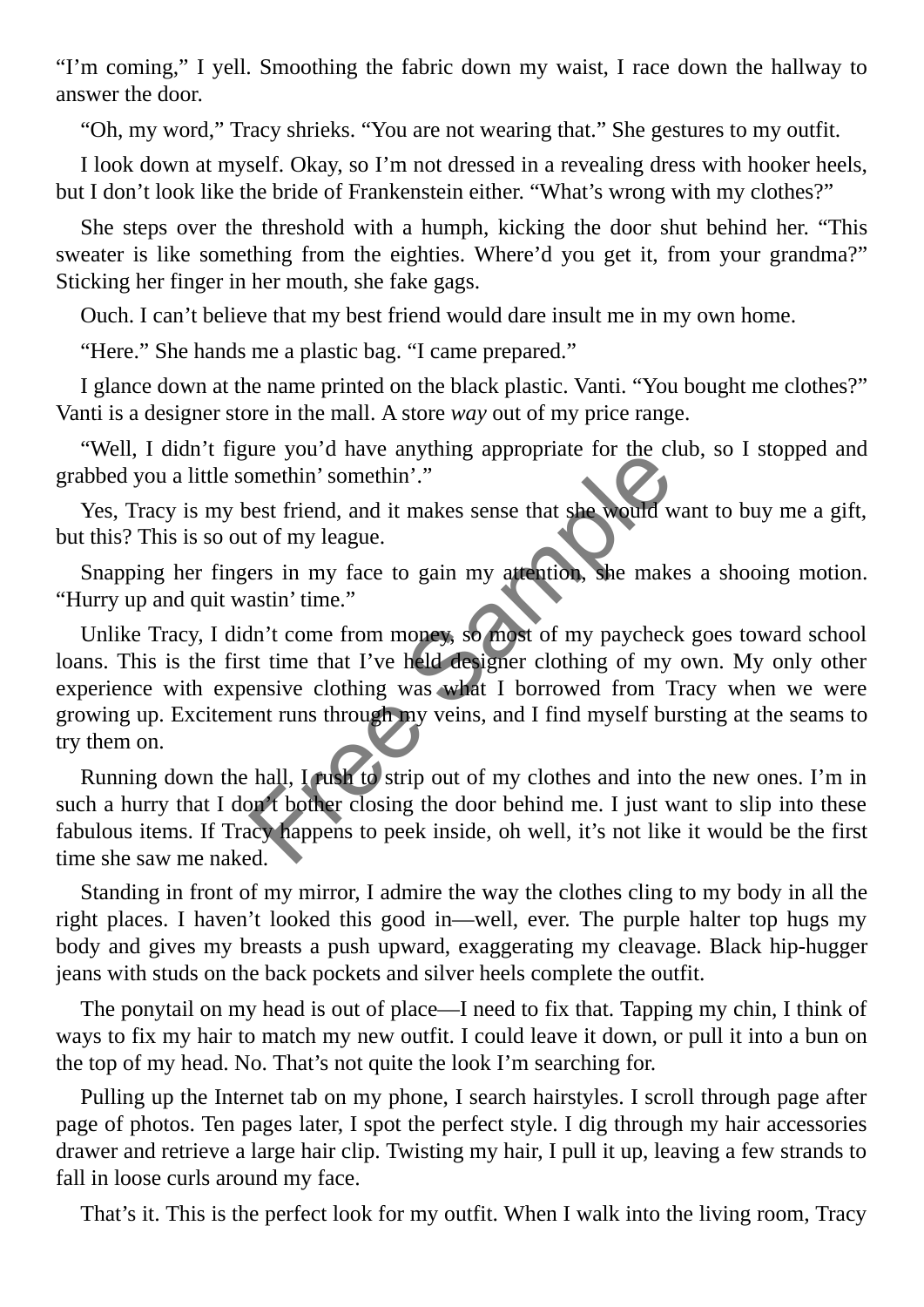lets out a gasp. "You look gorgeous, Des."

Her praise makes me happy. "Thanks."

She makes a spinning motion with her finger so I twirl around, letting her get a glimpse of the front and back. A whistle leaves her lips and I smile. "Yep, you're smokin', babe."

\*\*\*

By the time we arrive, the club is in full swing. Music is booming as we make our way toward the building, and the volume increases as we near the entrance. The moment I step over the threshold, vibrations from the music pulsate through the soles of my feet and up into my chest.

I have never seen a building this packed out before. Taking a moment to scan the dance floor, I'm surprised to find myself excited. Bodies are everywhere, grinding and swaying to the beat of the music. A smile quickly spreads on my face. I hadn't expected this, but the music pulsing through my body, mixing with this atmosphere, reminds me of my high school days. A thrill runs through me.

I'm reminded of what it's like to live in the moment, what it's like to love life. Why had I been so quick to shoot her down every weekend for the last few years? Warm fingers grip my arm, giving a gentle tug. I look over my shoulder at Tracy. She has the giddiest expression on her face, and I can only assume it matches my own. Interlocking her fingers with mine, she pulls me out onto the dance floor.

We weave our way through the crowd until we find a spot with enough space for the two of us. A few whistles and catcalls come our way, but we ignore them. For now, we are just enjoying the music.

Lost in the beat, I forget about my bills, work, and responsibilities. The only thing on my mind is the lyrics to "Crazy in Love." This song is one of my favorites. Swiveling my hips, I spin around, and that's when my eyes meet his. *Oh, my word, it's him.* That sexy beast from the elevator is here in the club.

My breath hitches at the sight of him in those snug jeans, moving his body in such a provocative way. His moves are smooth and calculated. Watching him move his body like that raises my body temperature. I bite my lip to keep from mewling.

Movement catches my eye, and that's when I notice her. He's with someone...or at least he's dancing with someone. Like ice water has been tossed on me, my temperature declines at such force a shiver runs through me. Disappointed, my smile falters.

A smile lifts the corners of his mouth and the lights sparkle in his eyes. Oh, how I wish to be the woman in his arms right now. This man is what all women envision when dreaming of the perfect man. He lifts his wine glass, taking a sip of the red drink. *Wait*, *what?* He's dancing to this sexy music and drinking wine? Pure talent. If it were me, I'd already be wearing that delicious red right down the front of this beautiful new top.

Everything about him draws me in—his smile, his black hair and tan skin, his faded blue Wranglers that hug his backside like a lover, even his dance moves. I hope that the woman in his arms is not his girlfriend; or worse, his wife.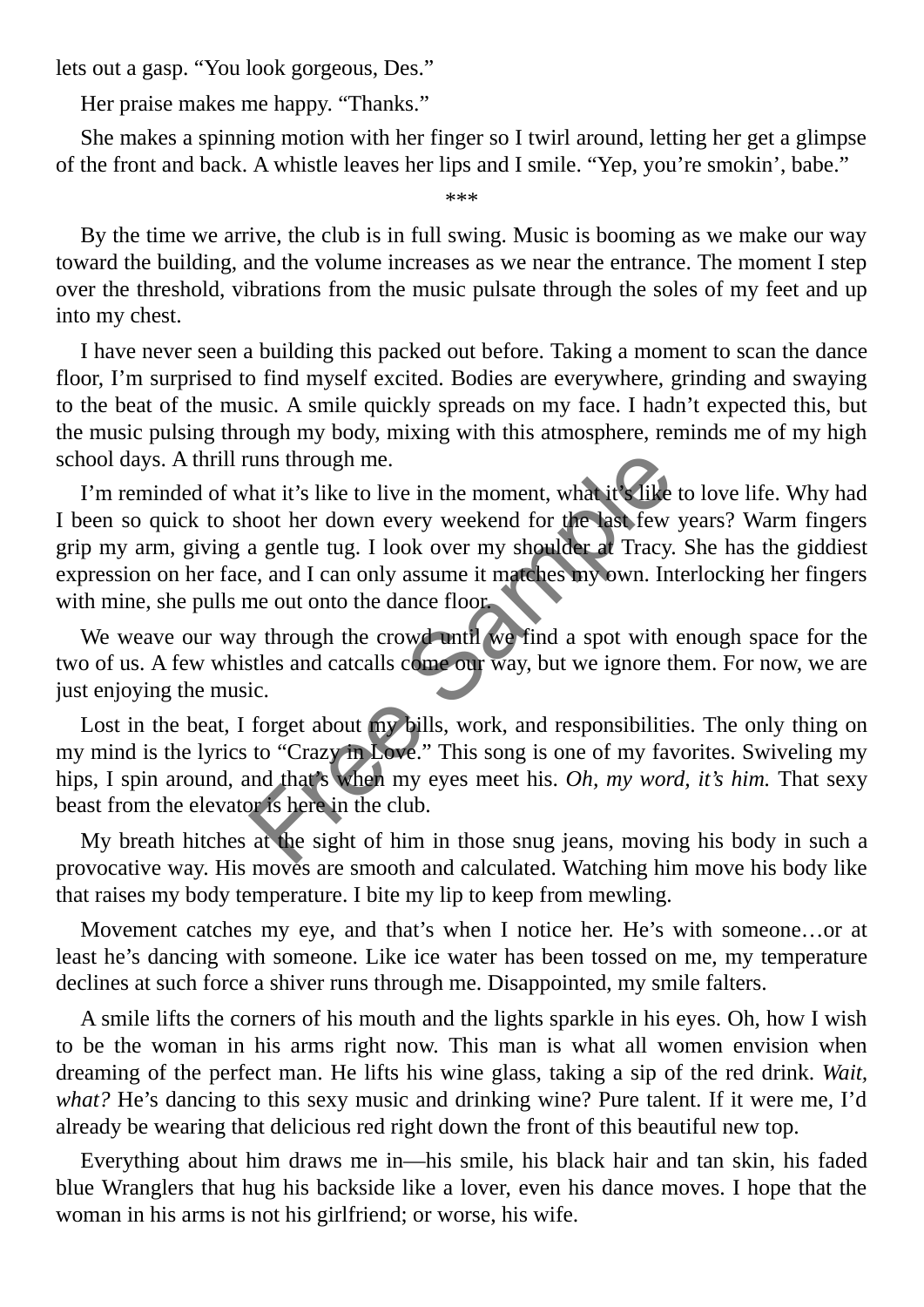The butterflies in my belly are dancing at the speed of light, and my heart is hammering in my chest. Again, I bite my lower lip. His eyes have been on me since the moment I spotted him, but when my teeth grip at my lip his eyes widen. One side of his mouth turns up and he winks at me.

I can feel a blush rising from my neck and spreading into my cheeks. No man has ever made me feel this way. His smile widens at the heat in my face. The moment is over all too soon when the woman in his arms gyrates against him and his attention falls back to her.

Sadness. That's what I'm feeling right now, total and utter sadness. His attention is what I crave. I want to be the one in his arms, gyrating against him, and not swaying to this music by myself.

I spin around to tell Tracy about Mr. Sexy, but she is nowhere in sight. Standing on tiptoe, I finally see her a couple of feet away dancing with a man in an old worn-out cowboy hat. At least one of us scored a dancing partner.

The song is fading and I find myself swaying to a much slower tune. It doesn't bother me that I'm standing here moving to the music by myself. There is no other man, besides my sexy Wrangler-wearing cowboy, I want to dance with. Closing my eyes, I move my body in sync with the music, imagining his arms around me. In my mind's eye, our bodies move as one and he leans in to kiss my neck.

A moment passes before I feel strong hands gripping my hips from behind, pressing my body flush against his. I don't need to open my eyes to see who it is. Everything in me recognizes him. Electricity ignites between us, warming my skin where his body is touching mine. His hands slowly travel up to my waist, his fingers splaying along my stomach.

"I haven't seen you in here before."

When those words leave his mouth, I wonder how often he comes here.

"No, you haven't."

His head leans on the crook of my neck and his breath is warm on my ear. "What's your name, darlin'?"

That southern accent makes me weak in the knees. I glance over my shoulder and into his hazel eyes. Oh, those eyes are so beautiful. "My name is Desiree. Desiree Gibson." Nerves make my voice shaky and I hope he doesn't notice.

By now, our hips are doing this seductive sway, dip, sway motion, and his fingers trace circles on my bare stomach. "A beautiful name for a beautiful lady."

Gripping my hips, he turns me in his arms. His eyes shine in the lighting, and he places his hand at the small of my back. The wine glass he had earlier is now nowhere in sight, and I'm left wondering how he had time to return it before joining me.

Just thinking of that wine glass, I imagine him sipping wine and me licking the moisture from his lips. One corner of his mouth pulls up into a smile as if he's read my mind, which is just ridiculous. There is absolutely no way that he could know the thoughts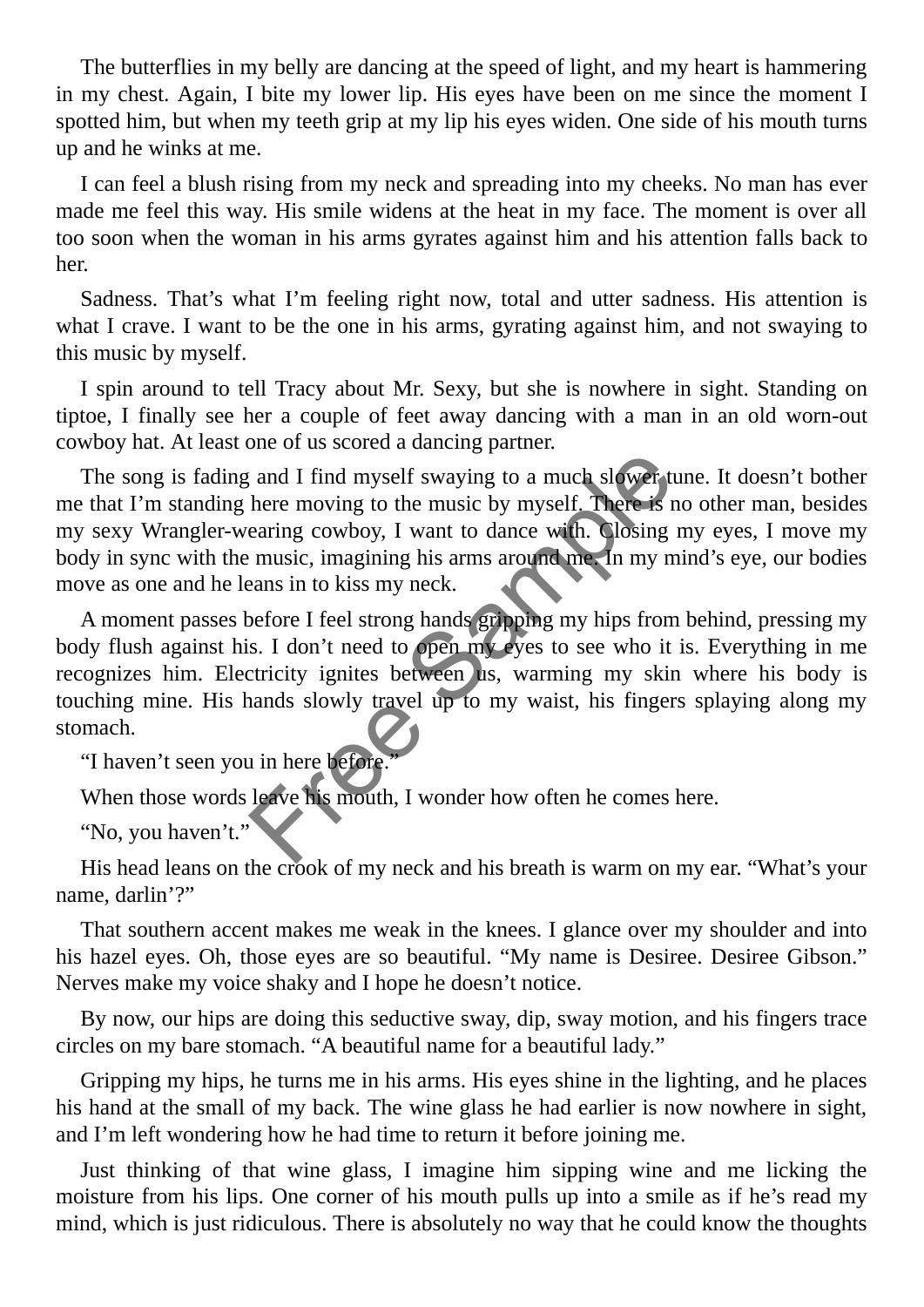rolling around in my head. *Right?* A chuckle escapes him, and I wonder if it's possible that he can hear my thoughts.

Not wanting to ruin my evening, I choose to ignore the nagging feeling that he can read my thoughts and just rest my head on his shoulder. Tightening my arms around his neck, I get lost in the feel of him as we continue our seductive dance.

All too soon the song ends and an upbeat tune begins to blare through the speakers. He pulls away, and already I feel cold from the loss of his touch. He places a quick kiss on my cheek. "Thanks for the dance, darlin'." His southern accent seems out of place with his Hispanic features, but it's sexy as all can be.

Licking my dry lips, I notice that his eyes follow the movement of my tongue. Internally, I pump my fist in the air at this little victory. "Anytime, handsome."

His eyes stray to a spot behind me and he nods in greeting. Curious, I turn my head. Tracy is making her way to my side. Taking my hand, he plants a kiss on my knuckles. "I'll see ya around sometime?"

He wants to see me again? *Yes, you will most certainly see me again*. "Definitely."

"Good." He stays just a little longer than necessary, gazing into my eyes, then he departs with a glance over his shoulder.

"Who is Mr. McHottie?" Tracy asks.

I'm so busy watching his hips move that I'm not hearing a word she's saying. Pain radiates through my arm where she hits me. "Ow, what was that for?" Then the she-devil moves in front of me, blocking my view of him.

"Are you even paying attention to me, or are you too busy checking out Mr. McHottie back there?" She jams her thumb behind her, referencing my dance partner.

I stand on tiptoes to see where he disappeared to. Hopefully it's not in the arms of that other woman. Nope. He is now standing on the other side of the bar. Odd, does he work here? Giving Tracy my full attention, I ask, "Uh...what was the question?"

She rolls her eyes, which annoys me. "Mr. McHottie." Turning around, she searches the sea of people until she spots him behind the bar, where he is pouring a glass of wine and staring intently at us—at me. "Does he have a name?"

"Of course, he does." As the words leave my mouth I realize that I hadn't gotten his name. I had been quick to give him mine, but had failed to even ask for his. *Way to go*, *Desiree*.

"Well?" Tracy raises an eyebrow, showing her annoyance with me.

"Well, what?" Why must this woman play twenty questions while I'm clearly trying to admire my handsome dance partner? He leans forward, resting his forearms on the top of the counter. A smile lights up his face, and his eyes haven't strayed from me this entire time.

"What is his name?" Tracy's words are slow, and she's waving her hand in front of my face.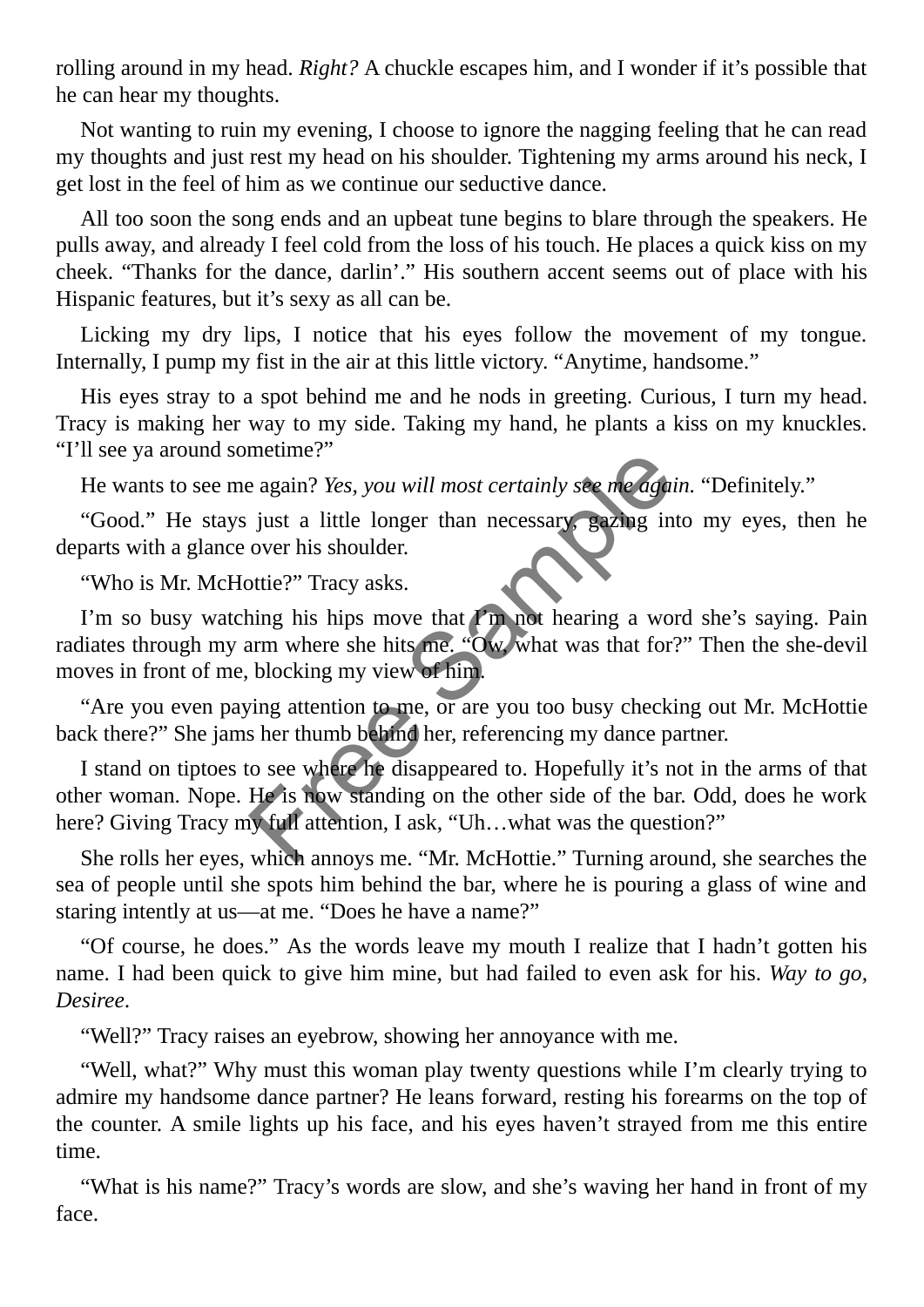Take a hint woman, and leave me alone to gawk at this gorgeous man.

"Oh, for crying out loud." She takes my face in her hands, forcing me to look at only her. "What is his name?"

"Huh?" Half of what she says registers, but I haven't been able to focus on her while gazing at him. It takes me a minute to remember what she had asked. "Oh." I frown. "I never asked."

"What?" Tracy shakes her head. "I can't believe we're friends. How do you dance with someone as hot as that," she nods toward him, "and not ask for his name?"

"Well, excuse me for not being up to date on this clubbing stuff." Jeez, my friend is annoying. "I just didn't think to ask."

"Well, silly, march on over there and get it...and his number." Letting go of my arms, she points in his direction, but now he's gone. Tracy's arm falls when she notices this. "Well, where did he go?"

*Great.* I had him in my sights and now he has disappeared. Thanks, Tracy. I scan the room. It's difficult to see with all the bodies dancing and grinding. Then there's the dim lights that add to my difficulty.

"I don't see him anywhere." Standing on my tiptoes, again, I search. My shoulders sag when I realize that he is no longer in this room. He has quite possibly left the building. "This was a bad idea. I knew I should have stayed home. Now I'll be disappointed all week."

Shaking her head, Tracy says, "No, this was a fantastic idea."

I roll my eyes. Yes, fantastic. I find the guy of my dreams, and let him disappear without getting his name and number.

She grips my shoulders, turning me back toward her. "Look, he was just behind that counter, so he obviously works here." Tapping my chin, she smiles.

It takes me a minute to understand what she's implying. Then my eyes widen in realization. Why hadn't I thought of that? Eyeing the bar, I spy two men working quickly to mix drinks for their waiting customers. My dance partner is still nowhere to be seen.

I let out a nervous breath and head toward the bar to gather the much-needed information.

# **Chapter Four**

### *Caleb*

I sit down in my comfy desk chair, sipping cold blood. Yes, I put my blood in wine glasses so I can drink in front of the masses. The humans occupying this joint are completely oblivious to the supernatural surrounding them. Reclining in my chair, I rest my feet on the desktop and reminisce.

When her chocolate brown eyes met mine from across the dance floor, I had been *instantly captivated, just like earlier in the elevator. She was sweet perfection, with her*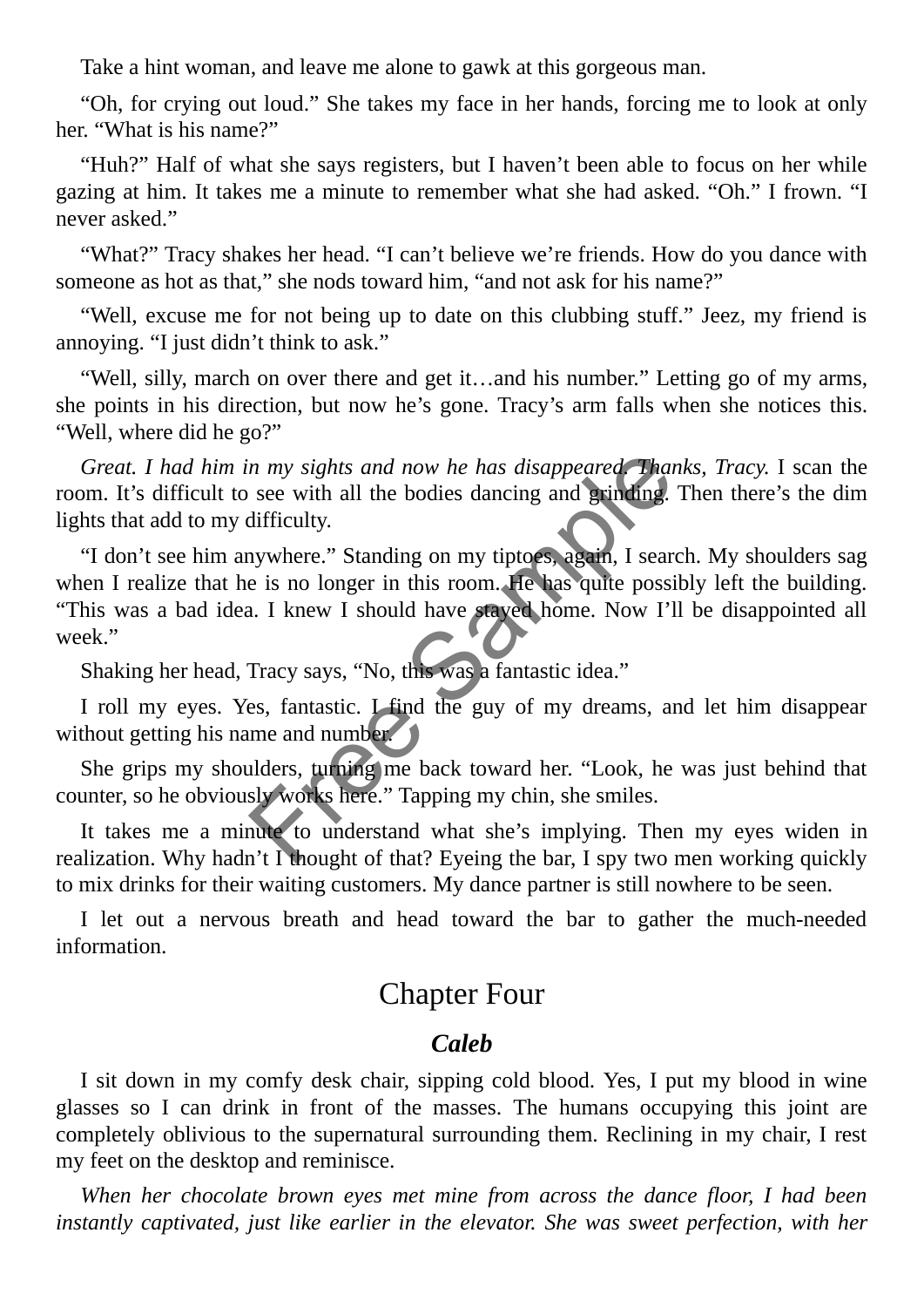raven black hair pulled up loosely with a few natural curls framing her beautiful face, and *that top she wore showing just enough cleavage to catch my eye without revealing what lay beneath.*

*The* way she swayed her hips to the music called to my body like a siren's song. It was *like she was one with the music, and it was sexy as hell.* 

*I* noticed the way her eyes had strayed from mine momentarily to study the woman in *my* arms. This beauty was attracted to me. Good, because I was drawn to her as well. I *couldn't* wait for this song to end so I could lose the girl currently dancing with me and make my way toward my heavenly angel.

Then she had done something that completely tore me apart at the seams. She bit her *lower lip as she swayed, dipping her hips low. That provocative move stole the breath from my* lungs. I had just about lost all self-restraint; my fingers itched to grip her hips and *press her against me as we lost ourselves to the music.* 

*A* line formed between her brows, and she appeared to be concerned about whether she *held* my attention. Her gaze, once again, traveled to the woman in my arms. As her eyes *bore into the back of my dance partner, her nostrils flared and her heartbeat accelerated. I had* to ease her worries. The woman I had chosen to dance with was nothing more than a *stranger to occupy my time on the dance floor, someone I had originally planned on sneaking off with to snack from.* 

*There* was something about my angel that I was drawn to—I'd felt it when I ran into *her* at the hospital. The longer I stared at her beautiful face, the stronger those feelings *became. In my long life, I had never felt this way about a woman.* 

*Needing to reassure her, I waited until her eves turned back to mine, and then I smiled. Her eyes softened and her heart sped up. Among all the other people in the crowd, her thoughts projected toward me the loudest. Opening my mind to her, I read those thoughts and couldn't stop the chuckle from leaving me. At first, she was impressed at my ability to* dance with a glass of wine without spilling a drop, then her eyes and thoughts traveled the *length of my body, admiring my physique.* 

*A blush had spread into her cheeks, and it was the most beautiful thing I have ever seen.* I've been around for centuries and have seen many women blush, but on her it was *exquisite.* The smile that curved my lips deepened, knowing that I was the cause of the *heat radiating through her body.* 

Our dance plays over and over in my mind. The feel of her body pressed against mine, the scent of her shampoo, and the hint of a cotton candy fragrance that clung to her skin all drew me in like a sailor to a siren.

I raise my hands above my head and watch the monitors surrounding me. There she is, standing at the bar, twirling one of her loose curls on the end of her finger. I tap my short nails on the metal arm of my desk chair. These blasted monitors don't have audio, and now I'm wishing I had purchased the ones with sound so I could hear her mystical voice.

The bartender, Phil, approaches her with a grin. I zoom in so that I can read her lips. *"Excuse me, but can you tell me the name of the man that was just back there a moment*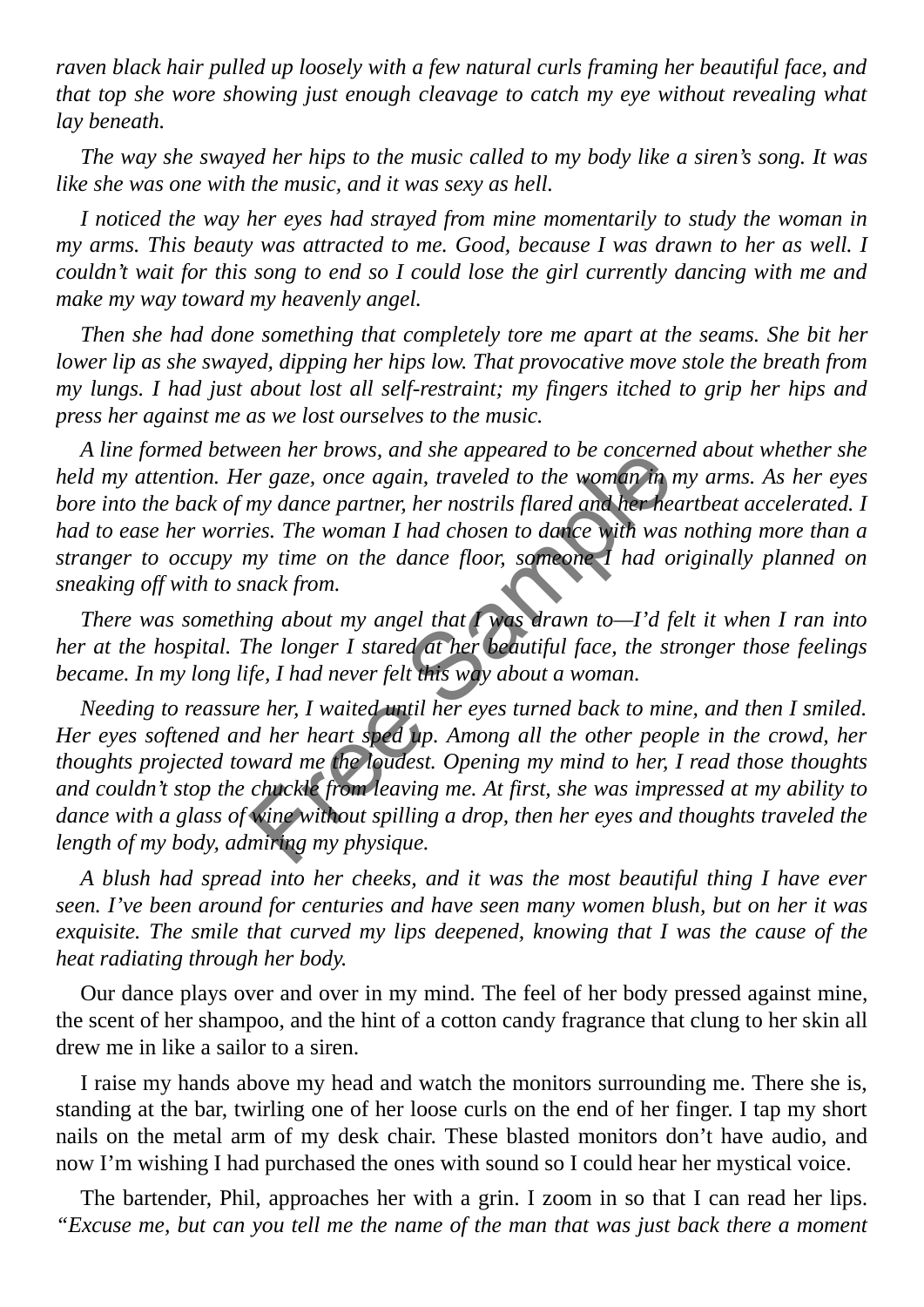*ago? He wore faded blue Wranglers and a crisp white T-shirt."*

Phil darts a glance up at the camera, knowing that I'm in my office watching the monitors. My fingernails continue tapping as I watch their interaction. He doesn't answer, but rather offers her a drink.

"She's in there asking about you."

That baritone voice startles me as I hadn't heard anyone approaching. I jerk my head to the side to look at my intruder. Alex is standing in the doorway, arms crossed. My cousin is the total opposite of me. Where I have darker skin and black hair, he is fair-skinned, with freckles and bleach blond hair.

I give him an accusing look. "Someone stole all the blood from my mini fridge. Care to explain yourself?"

Alex takes a step closer, examining my darkened eyes. "Why didn't you feed before coming in?"

Removing my feet from the desktop, I stand. "I had a snack. I had Phil pour a bag into a wine glass, and I had every intention on luring my date back to finish nourishing my body, but I was mesmerized by Desiree's captivating eyes." I glance back at the monitor for another glimpse of her.

Turning my gaze back to Alex, my nostrils flare at the smirk on my cousin's face. For whatever reason, that smirk irks my nerves and my lips pull back in a snarl. How is this funny? My body is wound tight, yearning for some oxygenated blood to fuel my system. and he is standing there, completely sated and a smirk etched on his face.

A part of me wants to body slam him into the concrete floor, but I know that is just the bloodlust worming its way into my mind. I close my eyes and take a deep breath to calm the beast that is on the rise.

How long has it been since I've had a full meal? A day, two? I have done nothing but snack on a glass of blood here and a glass there. My body needs fresh, warm nutrients, or the bloodlust will take control and I'll become a wild beast full of rage and end up killing someone.

My eyes wonder back to the monitor where Desiree is sipping a drink, her eyes searching the crowd. Searching for me. I would go back out there to her, but the emotions I feel when I'm with her are strong. Mix those emotions with my hunger and I would have an uncontrollable desire to feed from her. I don't want her to see that side of me, and I'm afraid of what would happen to her if my bloodlust did overrule me.

Alex reaches in his front jeans pocket and pulls out a set of keys. Flipping through several on the massive ring, he grips a small golden key and extends his hand. "I have two bags in the mini fridge behind my desk. I'll stall her, you feed, and then get yourself out there before I decide to take her home."

"Thanks." I take the offered keys and then point a finger in his face. "You keep your grubby hands off her. She's mine."

The smirk on his face grates my nerves something fierce. "Really? Because as I see it,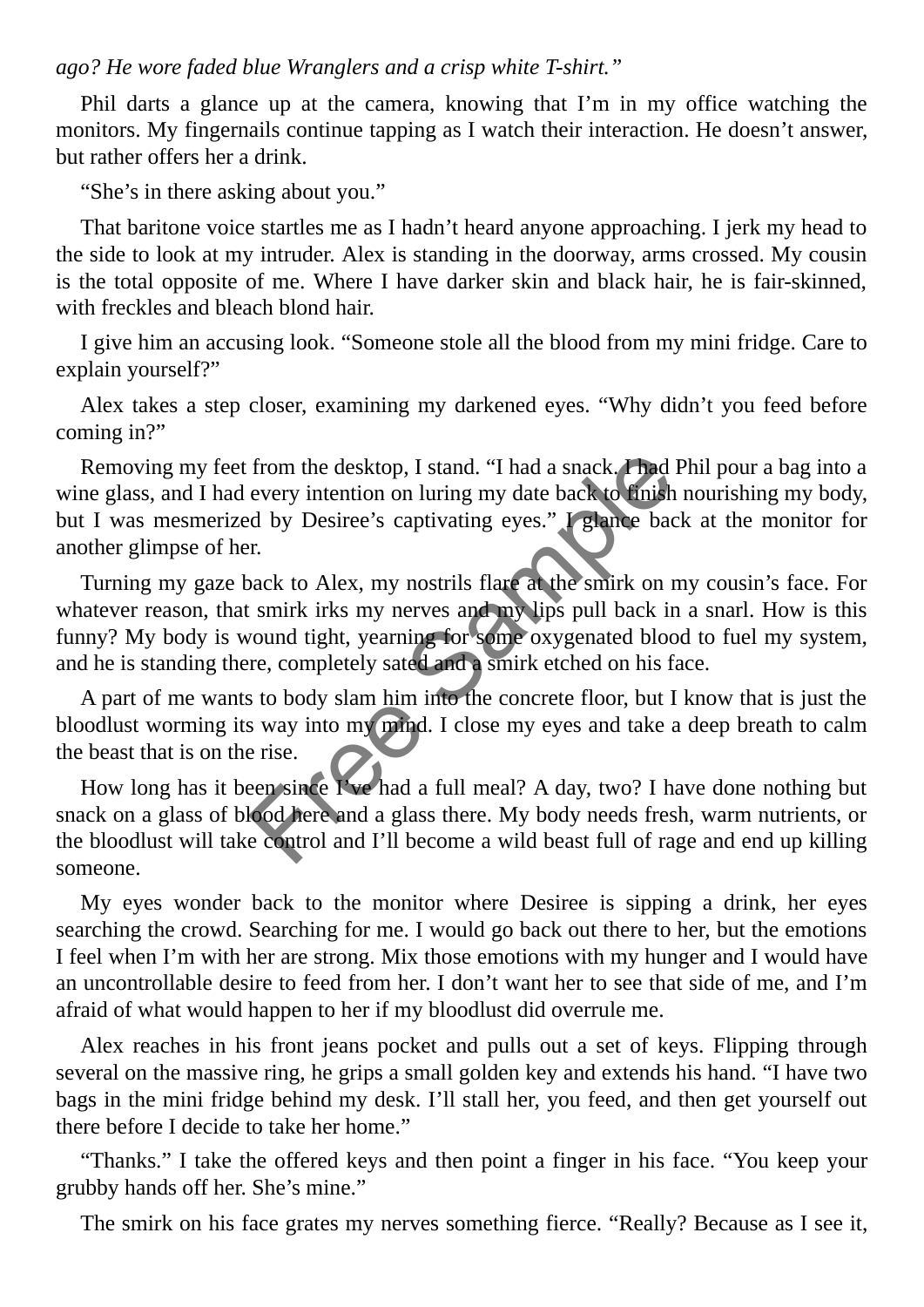you still haven't given her a name, so how can you lay claim?"

I dart forward, fully intending on grabbing him by the shoulders and breaking his neck, but he has obviously read my mind. With moves as quick as lightning, Alex is standing behind me with one arm around my shoulders and the other on my head.

"Now, now, cousin." Alex releases his hold on me. "Don't go getting your panties in a twist."

"Panties?" I shove him. "Do I look like the panty-wearing type?" His silence and constant smirking is grating on my very last nerve. "I'll allow you to keep Desiree company until I've fed, but only because I don't want her leaving here without getting her phone number."

## **Chapter Five**

### *Desiree*

Slightly irritated by the lack of information, I tap my nails on the cold martini glass in my hand. This is the third song to play since my dance with Mr. McHottie, as Tracy calls him. I'm beginning to think he left the building, my presence already a distant memory of his. For the umpteenth time my eyes scan the bodies out on the dance floor. Still nothing. The man is nowhere to be found.

Where could he have gone? I thought for sure he was interested in me. *Please tell me I'm not wrong about that.* Surely the universe wouldn't be so cruel as to bring a sexy man like that into my life only to tease me with his presence.

No, I refuse to believe that I meant nothing more than a three-minute dance.

Multi-colored lights flicker on the dance floor, making it hard for my eyes to keep focus. As I continue to scan the room, my leg starts a nervous bounce. My dance partner has a name, and dang it, I intend to find out what that glorious name is so I can properly dream of my sexy man. I'll stay all night if I have to; maybe I'll even camp out front until he returns. Anything to ensure I see him again.

Ten minutes later and my shoulders slump. I've been sitting here for what feels like an eternity and still no sexy hunk of a man. "Ugh, such is my life."

From across the room I spy Tracy having the time of her life. The new guy she's found has been stuck to her like glue. They have danced together since she sent me to find my man. How nice for her. I know I shouldn't be jealous of her, but I am. She found a guy that is totally digging her, and I find one that can't leave me quick enough. *Le sigh*.

A man sits on the barstool next to me, his hand just mere inches from my elbow. "Can I buy you a drink?"

Is the fool blind? I have a full martini in my hand, and he's asking to buy me a drink? *Weirdo*. "No." I hold up my glass as a sign that I am not in need of a drink.

Not taking the hint, he slides closer, brushing his fingers along my arm. "How about something a little warmer than that fruity mess you have there?"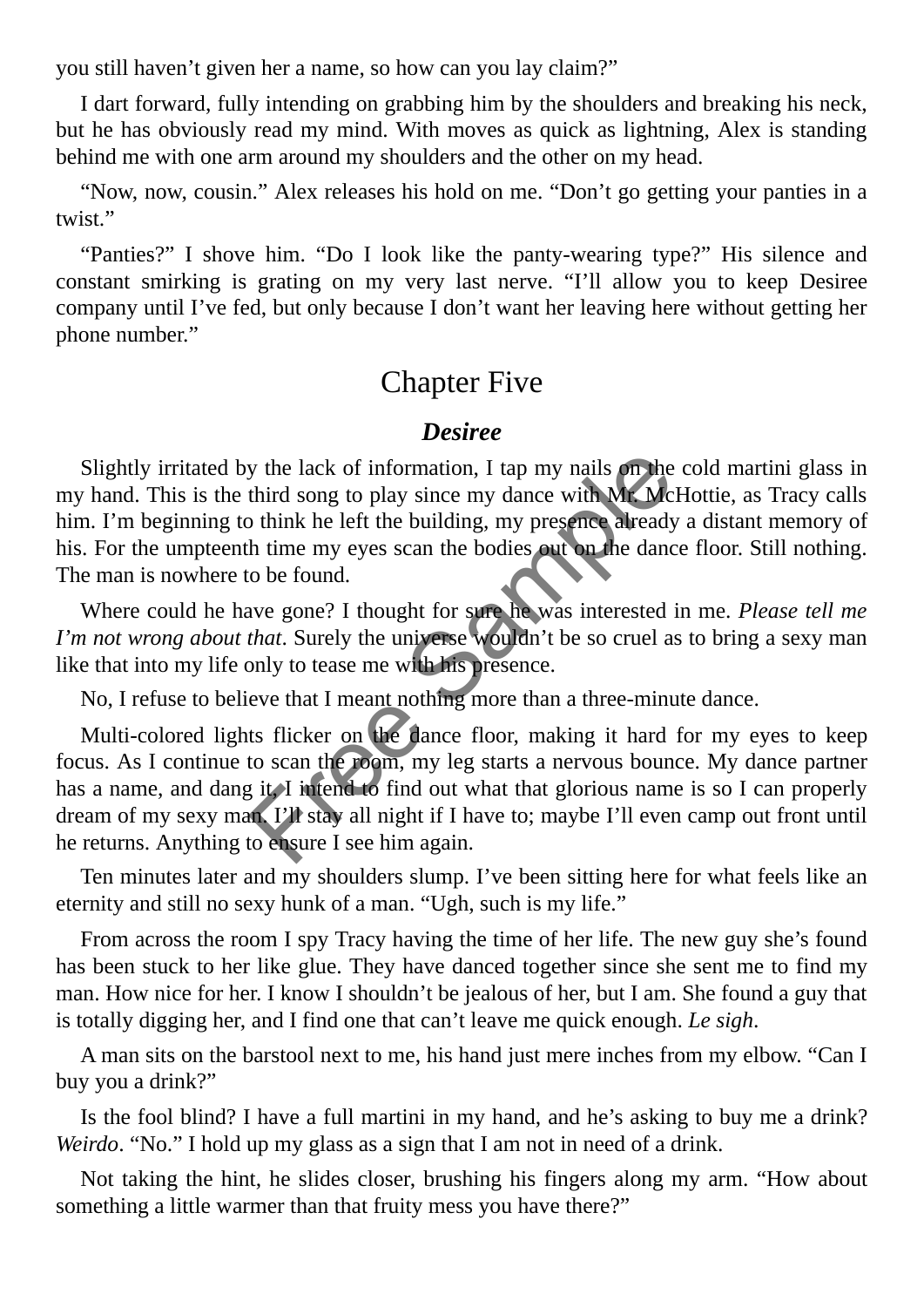Standing up, I move to a seat further down the bar and turn my attention in the opposite direction. *What a pia*. Crossing my legs, I take a sip of the apple martini. Drinking isn't really my thing, but this sweet goodness has my taste buds doing the tango. It's a party-inmy-mouth kind of drink, and I may have to order a second one before the night is over.

Warm fingers grip my arm above the elbow, and give a firm squeeze. "Now, that was rude."

Glancing down at the hand gripping me, my mouth forms a tight line. How dare that creep put his hands on me? "Get your nasty hands off me."

His nostrils flare and his eyes harden. "Come on, baby, I just want to buy you a drink."

A hand slams down on the counter between us. "I believe the lady said to take your hands off her." With one hand still on the counter, the bartender raises his other and jams a finger into the upper arm of the guy squeezing me. "I'll give you to the count of three to leave this club."

The guy hurting my arm releases a puff of air. His breath assaults my nostrils, and the stench is worse than a sewer. "This place is a buzz-kill anyway." Releasing my arm, the jerk takes off, weaving through the sea of people toward the exit.

"Thanks," I look at his nametag, "Phil."

"You're welcome." His eyes shift behind me, then he smiles and tends to other customers.

Resting my elbows on the counter, I let out a breath. Some people really know how to damper the mood. Running my finger over the rim of my glass, I dip my finger inside and lick the stickiness off. Lost in my own little world, I never hear any footsteps, but who can hear a thing with this music blaring and people shouting above the noise? When a hand clasps my shoulder it startles me. I jump and nearly spill my drink down the front of my shirt.

Hoping that it's my sexy cowboy, I smile and turn around, but my smile fades when I spy the blond-haired man standing there. He extends his hand. "Hello."

I glance at the offered hand like it will suddenly grow fangs and bite my fingers off. The hesitation causes him to push it out further, clearly unwilling to be ignored. In hopes of rushing him along, I accept his hand, giving him an awkward shake. "Hi. I'm actually waiting for someone."

Bringing my hand to his lips, he plants a gentle kiss to my knuckles. "So, what's your name?" Clearly, he is ignoring the fact that I'm waiting for someone.

Pulling back my hand, I frown when his grip tightens, holding me in place. *Ugh, does this* man have no manners? I really don't feel like dealing with another creep. "Uh." I look down at our joined hands. "Can I have my hand back? I kind of need it for work on Tuesday."

The multi-color lights twinkle in his eyes, changing the color of his irises. Glancing up to a spot above the bar, he smirks and my eyes immediately follow the trail his had followed. Hanging from the ceiling is a surveillance camera. I hadn't noticed that before.